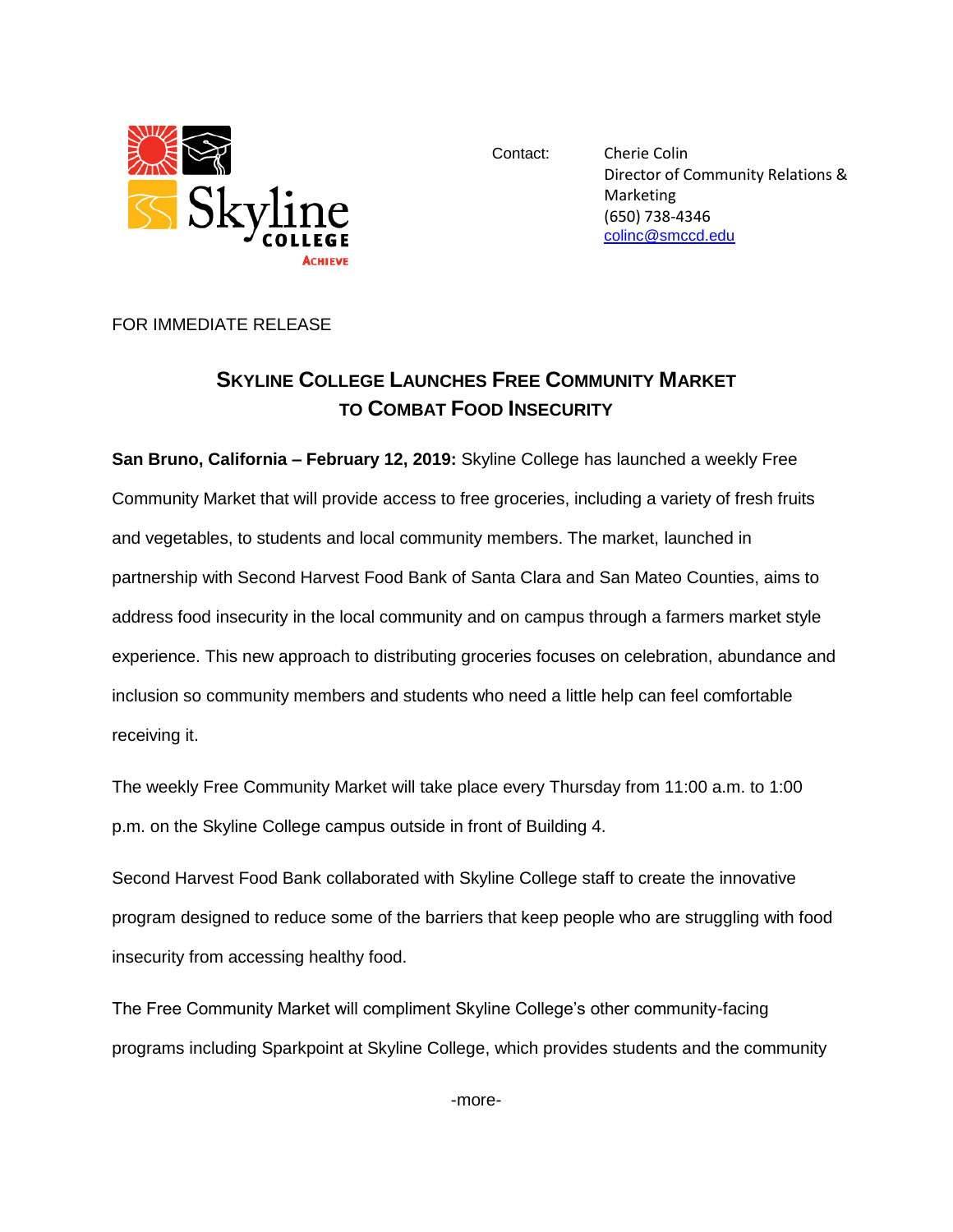with free financial resources like coaching and tax preparation, as well as food pantry access through private shopping appointments.

"The Free Community Market is designed to make it as easy as possible for students and other community members to access healthy food. This project arose because we recognized a clear need in the community and on our own campus to provide direct support to combat food insecurity," said Chad Thompson, Director of Sparkpoint at Skyline College. "We are incredibly proud to expand our offerings through this innovative new project that helps to eliminate the stigma of accepting food assistance."

Second Harvest estimates that 1 in 4 people are at risk for hunger in Silicon Valley. CEO Leslie Bacho explained that many residents are forced to choose between paying for the high cost of housing and putting healthy food on the table. "Food insecurity is a very real issue in our community and many who experience it are not aware help is available. Second Harvest is testing new ways to make our services more accessible to those who need help, and we are thrilled to partner with Skyline College in that important effort."

The market will also help to address key issues brought to light in a survey of Skyline College students conducted in Spring 2018 that revealed a high percentage of students struggle with food insecurity. In that survey, 31% of students stated that they had skipped a meal or ate less because there wasn't enough money for food. However, only 16% of students had visited the Food Pantry offered on campus. The Free Community Market will make access to food easier for students and community members who may not be aware of other resources, who may be uncomfortable seeking out resources, or who perceive themselves as ineligible to receive assistance.

-more-